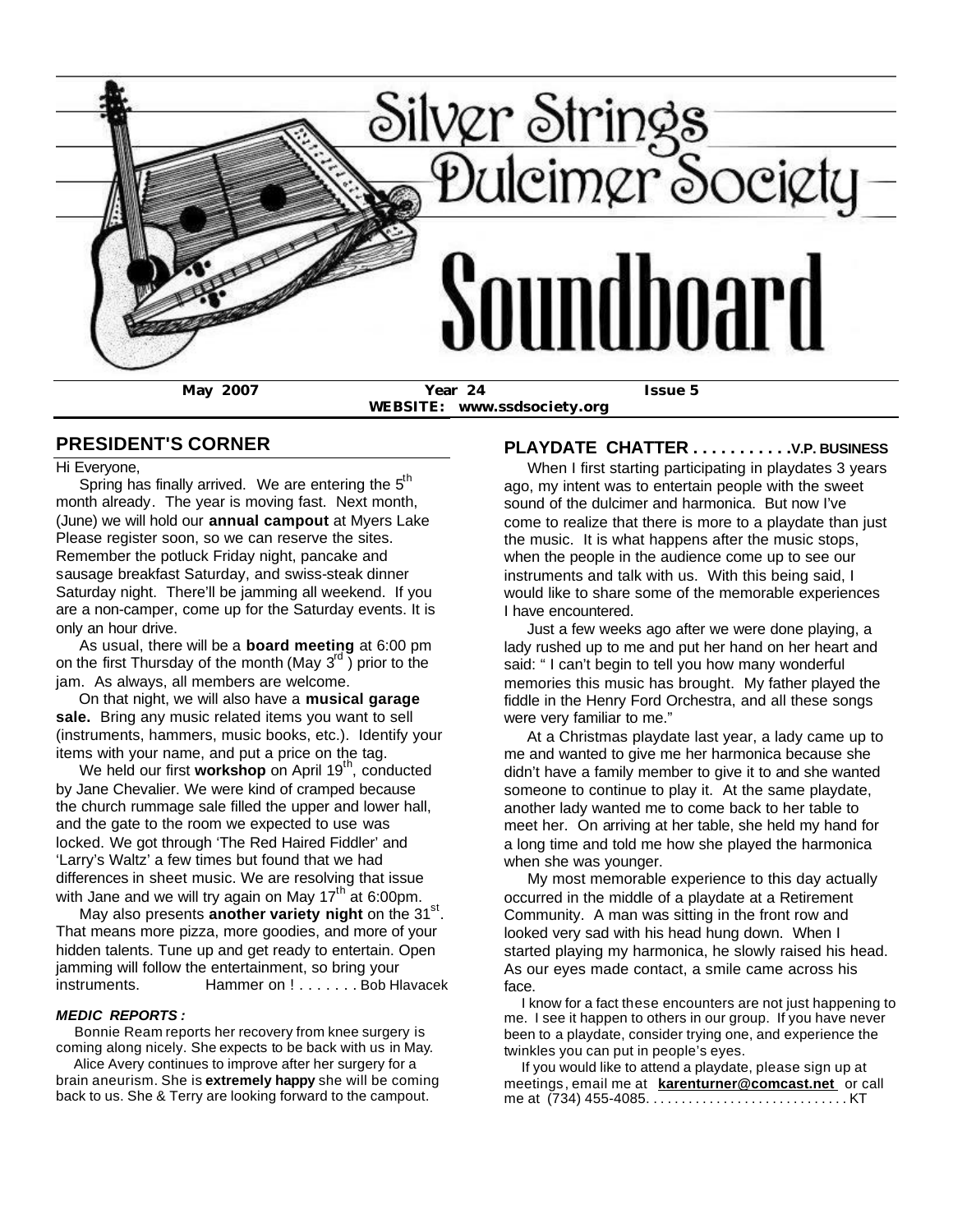# **V.P. PROGRAMS\_\_\_\_\_\_\_\_\_\_\_\_\_\_\_\_\_\_\_\_\_\_\_\_\_\_**

 Think summer! Think camping! It's time! I need you to let me know if you are coming to the catered Saturday night dinner... \$10 for adults, and \$5 for children. I must send in half of the money for the catered dinner soon.

 Camping is Friday and Saturday night, or just one night, at \$25 per night. Let me know your plans. There is a small possibility that one cabin might be available (\$70 per night), but I can't promise it.

 There is a tent (sleeps 4-6) with a queen sized air mattress available for anyone who might want to try it for the SSDS campout, the Uncle Carl's campout, Evart, or Midland festivals. Each facility has very good public restrooms and showers available. The only time you'll need the tent is if you are sleeping (which will probably be minimal). Contact me if you are interested.

 Registration forms are in the March and April Soundboard, on the website, and on the table at jam sessions. Anyone interested in teaching a workshop, please see me. There are always forms at the jam sessions for anyone who wants to sign up for any of the above mentioned activities............ Linda Losse

# April 5<sup>th</sup> Board Meeting

 We need to have reservations in for camp sites, cabins, the Saturday dinner, and people willing to teach a workshop at the camp out.

 Jane Chevalier will give a workshop for all instruments for "The Red Haired Fiddlers Waltz", and "Larry's Waltz", on April  $19<sup>th</sup>$  at 6pm, before the regular jam.

 Phil Chen explained the process of making another CD and the cost. We discussed what tunes to play, and the legal issues of copy-righted tunes. We will consult the membership for a decision.

The church informed us that on April  $19<sup>th</sup>$  they plan a garage sale. The rooms upstairs and downstairs will be filled with tables of sale items, but we may use a double classroom in the hall. The gate in the hallway will be unlocked for us to use the other room.

 Luke asked if we would give a free concert for the IHM sisters at the convent in Monroe in May or June. Karen will follow up with Luke

 We have a collection of left-over mugs, notebooks, tshirts, and license plate frames. We may try to sell these items at a meeting in May.

Respectfully submitted by Linda Losse

# **IT'S MAY...LET'S CELEBRATE !**

5.....Dave Matthews.....Happy Birthday 7.....Ron O'Dell.............Happy Birthday

15...Ron & Ida O'dell....Happy 36<sup>th</sup> Anniversary

27...Dawn Hayes..........Happy Birthday (sweet 16)

26...Derek & Lynn Channing.....Happy 40<sup>th</sup> Anniversary

29...Tom & Sharon Meggison...Happy 31<sup>st</sup> Anniversary

#### **NOTES FROM YOUR SECRETARY\_\_\_\_\_\_\_\_\_\_**

 Our secretary, Bonnie Ream injured her knee last month, and had repair surgery on April 18. Minutes from the board meeting are submitted by Linda Losse,(VP Programs) in her absence. Bonnie has forwarded a message from Bob Ewald, who narrowly missed surgery last month

 "Many thanks to Silver Strings for the great flower-plant you sent me. Not ever having a serious illness, accident or being in the hospital, it was the **first** time in my life I received flowers ! Thank You ! . . . . . . . . . . . . Bob Ewald"

**HARMONICA PLAYERS & "WANNA-BEES**"....**A group is forming to learn & to play, on the 1st & 3rd Mondays at the Garden City Senior Center. Call Walt at 734-422-8803.**

#### **BANKER OURS\_\_\_\_\_\_\_\_\_\_\_\_\_\_\_\_\_\_\_\_\_\_\_\_\_\_\_**

 My family went down to Dollywood this month. This is when Dollywood celebrates the Festival of Nation's. This festival draws international performers from around the world. Many groups also sell native handicrafts and souvenirs. This year's festival celebrated Ireland, with the National Dance Company of Ireland presenting traditional and contemporary Irish music and dance. Ireland also provided a marketplace where they had Irish made products such as Donegal Tweed Hats, Galway Irish Crystal and knitted woolen goods along with imported food products. We had dinner in a restaurant where we ate Shepherd's Pie. Several of the restaurants featured Irish Cuisine. There were even introductory classes on the Bodran.

 Other performances were by the Trinidad Steel Band, "Stix on Steele", the Russian National Theater Dance Company, Zambia Vocal Group, Swiss Streichmusik Alder ( Featured Swiss Instruments including a dulcimer and Alp horn.

 This was the opening weekend for Dollywood, and we saw the big parade. It was over and hour long with lots of floats, bands, miniature cars and trucks, and of course Dolly Parton. Next year, maybe more of us should attend this event. It is a lot of fun, and it's only a one day drive away. . . . . . . . . . . . . . . . . . . . . . . . . . . . . . . . .George Gonyo



 For those who have turned in a list of music you are missing from the repertoire, your music is now available for pick-up at the meetings. We apologize for the wait. We had no idea how many masters were missing from the file or how many long lists people were going to submit. Contact Bob or Sandi Hlavacek to pick it up. **If you are missing music**, you may (at any time) list the songs on a card or paper, sign your name, and send to **5598 Dixboro Rd., Ann Arbor, 48105**, or **leave it in the suggestion box,** or send it e-mail to **datadoc@sbcglobal.net** We will try to have it for you at the next meeting. If you live outside the metro Detroit area and need it mailed to you, that can be arranged.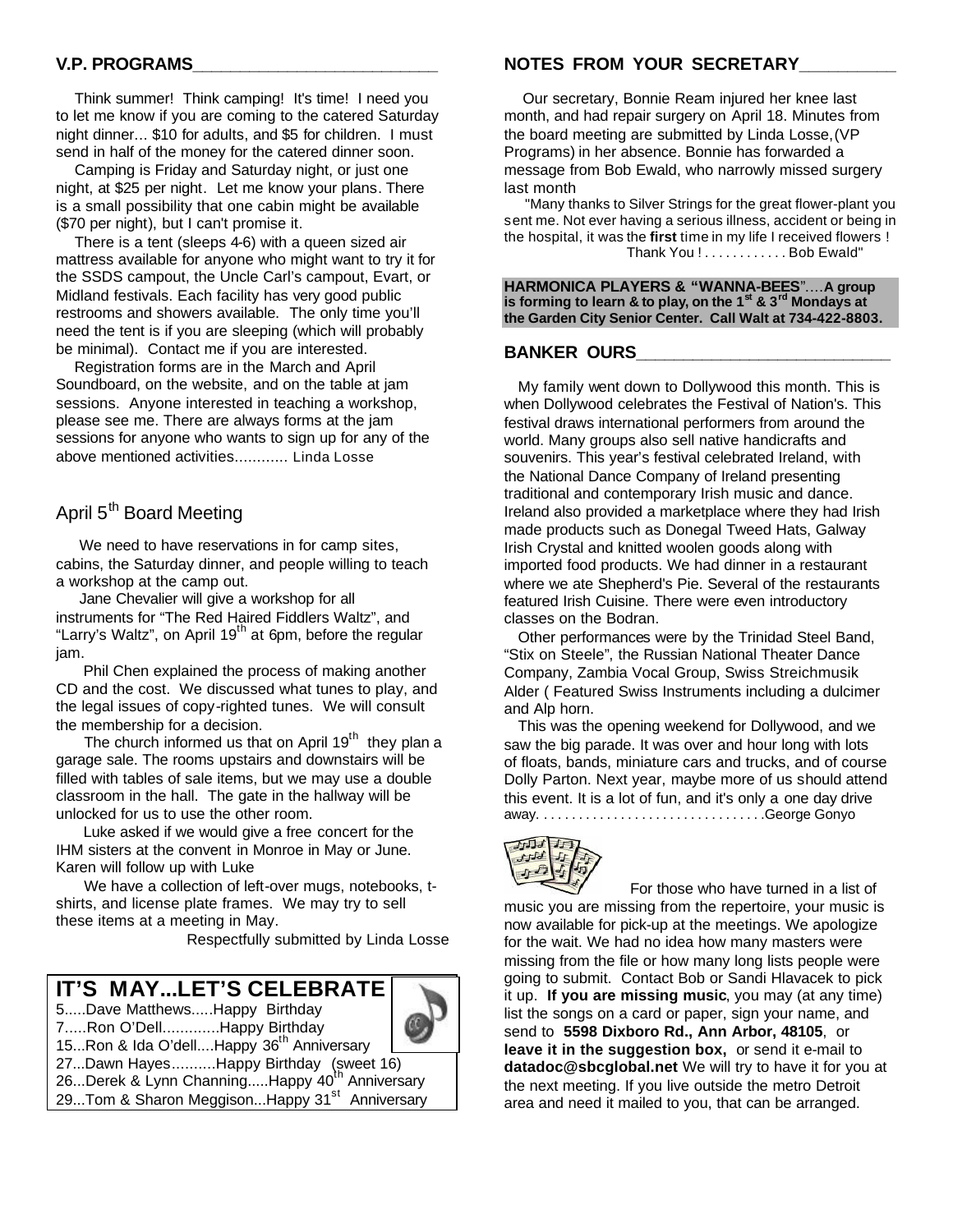# **What is "Contra Dancing" ???**

If you would like to know what "contra dancing" is, check the video on this web link:

**http://www.youtube.com/watch?v=RsvBiTfY711&NR**

# **SSDS MAY 2007 Play List**

|                         |                                     |                         | first                        |
|-------------------------|-------------------------------------|-------------------------|------------------------------|
| Key                     | Tune                                | Play                    | note                         |
| G                       | Westphalia Waltz                    | 2x                      | D<br>I                       |
| D                       | Chinese Breakdown/Nelly Bly         | 2/3 x                   | I A/F#                       |
| $\overline{\text{c}}$   | <b>Black Velvet Waltz</b>           | 3x                      | L<br>G                       |
| $\overline{D}$          | John Ryan's Polka                   | 5x                      | $\overline{\mathsf{D}}$<br>I |
| G                       | Southwind                           | 3x                      | $\overline{\mathsf{D}}$<br>L |
| $\overline{\mathsf{D}}$ | <b>Beaumont Rag</b>                 | 3x                      | G<br>I                       |
| G                       | Down Yonder                         | 3x                      | B<br>ı                       |
| Em                      | Road-Lisdoonvarna / Riding-Load-Hay | $\overline{2}/2 \times$ | $D/\overline{E}$<br>I        |
| D                       | Harvest Home                        | 3x                      | A                            |
| $\overline{\mathsf{D}}$ | Hey Polka                           | 4x                      | A<br>ı                       |
| $\overline{\mathsf{D}}$ | Sandy River Belle                   | 3x                      | A<br>I                       |
| G                       | <b>Columbus Stockade Blues</b>      | 4x                      | B<br>I                       |
| $\overline{\text{c}}$   | Five Foot Two                       | 4x                      | Ē                            |
| Am                      | Katushka                            | 5x                      | A<br>I                       |
| D                       | Flight of the Haggis                | 3x                      | $\overline{\mathsf{D}}$<br>L |
| Em                      | Dancing Bear                        | 3x                      | E<br>I                       |
| G                       | Maggie                              | 4x                      | B<br>I                       |
| Em                      | Tamlin                              | 3x                      | B                            |
| D/A                     | Maple Sugar                         | $4\frac{1}{2}x$         | F#                           |
|                         | <b>Endless Medley</b>               |                         |                              |
| D                       | Ragtime Annie                       | 2x                      | $\overline{F#}$<br>I         |
| D                       | Soldier's Joy                       | 2x                      | F#                           |
| D/G                     | Golden Slippers                     | $\overline{2}$ ea       | D/G<br>I                     |
|                         | <b>Extras</b>                       |                         |                              |
| G                       | I'll Remember you Love in           | 2x                      | Β<br>I                       |
| $\overline{\text{c}}$   | Tennessee Waltz                     | 3x                      | $\overline{\text{c}}$<br>ı   |
| $\overline{\mathsf{G}}$ | Folk Medley (Red River Valley,      | $2x$ ea                 | $\overline{\mathsf{D}}$      |
|                         | Coming Round The Mountain,          |                         | D                            |
|                         | You Are My Sunshine)                |                         | D                            |

# **Great find on YouTube. . .**

 Free tin whistle lessons. Type in **: Fordham University Introduction to the Tin Whistle,** Then click on **return**. You will find excellently presented lessons with a four out of four star rating. . .by Larry Allen

| <b>MARK YOUR CALENDAR</b>                    |  |  |  |
|----------------------------------------------|--|--|--|
| May 3SSDS BOARD MEETING before jam           |  |  |  |
|                                              |  |  |  |
| Newburgh United Methodist ChLivonia          |  |  |  |
| May 17SSDS WORKSHOPbefore jam                |  |  |  |
| "Red Haired Fiddler" All instruments welcome |  |  |  |
|                                              |  |  |  |
|                                              |  |  |  |
|                                              |  |  |  |
| June 15-17 SSDS CampoutMeyers Lake, Byron    |  |  |  |
| June 22-24Uncle Carl's CampoutColdwater      |  |  |  |
|                                              |  |  |  |
|                                              |  |  |  |
|                                              |  |  |  |
| Aug. 23-26Midland Dulcimer FestMidland       |  |  |  |

# **Michigan's best learning opportunities Evart Funfest**

 For the benefit of newcomers to the dulcimer world, Evart offers the absolute biggest bargain in the country for musical training. It is always the  $3<sup>rd</sup>$  week in July (Thursday-Sunday), and for \$3 per person registration, one can pick and choose from over 220 workshops which teach techniques and new songs for an amazing variety of acoustic and folk instruments. Workshops extend from pre-beginner through advanced. Many of the instructors are well known around the U.S. and around the world. This is an event nobody goes to "just once". For complete information, check on the internet with "**Dulcimer Funfest, Evart Michigan**"

# **Midland Dulcimer Festival**

 The Midland festival is the second greatest bargain in musical training. It is somewhat like the Evart Funfest in July, but on a smaller scale. Midland also offers many excellent workshops for a variety of acoustic and folk instruments. Instructors are also excellent, many are very well known in the music world. It is always held in late August, this year the  $23<sup>rd</sup>$  (noon) –  $26<sup>th</sup>$  (noon)...Full admission costs \$7 per person. Friday or Saturday only is \$4 per day...Camping is \$14 per night with electricity... check **www.folkmusicsociety.org** for complete information.

#### **Jam Session Books** contributed by Marie Naster

 For anyone interested in source books for traditional, fiddle, and dance tunes, here is a list of the most popular ones used in this area. This music is played in the after hours jams, campout jams and Evart jams.

 First, of course, is the **Ruffwater Fakebook**. The club is ordering some, and you can order through any board member or the suggestion box.

 Next, are the **Waltz Books**, number **I, II, and III**. Number **I** has 52 waltzes (\$12), number **II** has 74 waltzes (\$15), number **III** has 67 waltzes (\$15). These can be ordered from the auther **:**

**Bill Matthiesen, 33 Sormview Rd, Lanesboro Ma, 01237.**

 The **Portland Collection**, volumes **1 and 2** have about 400 songs total. These are mostly peppy, dance type tunes that lend themselves well to hammered dulcimer and traditional jams. They can be ordered (\$25 each) from **Susan Songer, PMB # 242, 6327-C SW Capitol Hwy. Portalnd, Or. 97239-1937.**

 Last, is the **Fiddlers Fakebook**, (about \$25), compiled by David Brody, Oak Publications. It contains 500 jigs, reels, hornpipes, etc.

 All of these, except the Ruffwater can be ordered on line from Elderly instruments in Lansing. (Elderly.com). Buying all at one time is quite an investment, but there is more traditional music in this group than you will find anyplace else for the money, and chances are good you will not need to buy any more for a very long time.